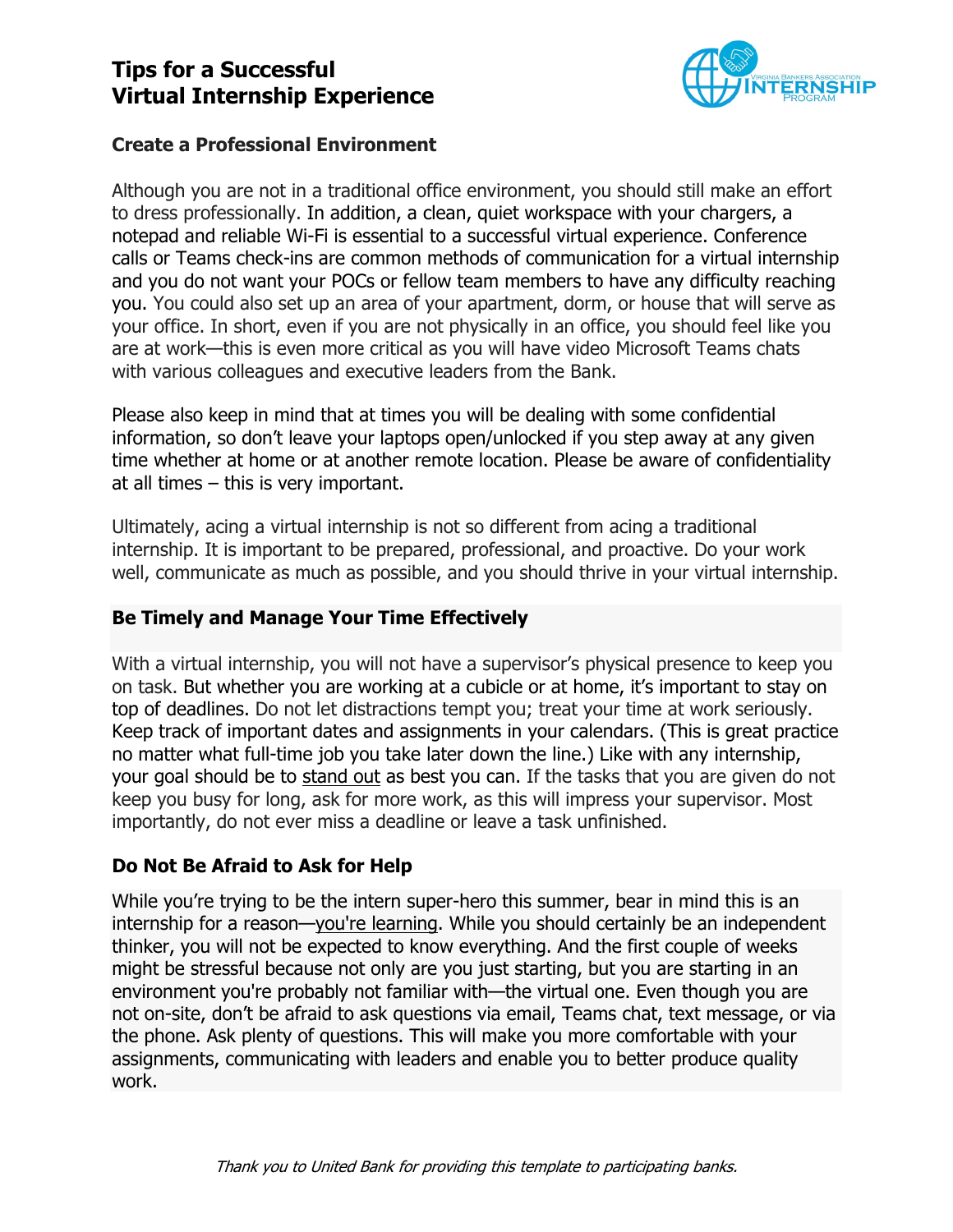# **Tips for a Successful Virtual Internship Experience**



### **Stay Connected & Practice Over-Communication**

When you do not have the benefit of physical proximity, it can be hard to feel connected at times. Figure out early the best way to communicate with each team member, and make sure to follow through via those channels—if they prefer emails, consider sending a weekly email recap about lessons you've learned, projects you've made progress on, and any questions that might have arisen during the week. If they prefer face-to-face meetings, come to your virtual check-ins prepared with notes, questions, and ideas. Being overly prepared is appreciated and but it is also expected.

As a virtual employee, you never want your team to wonder what you are working on (or even worse, if you are working at all). To avoid this, check in with your team at the beginning of every shift detailing what you will be working on throughout the day. Then, follow up as you make your way through your tasks.

Let your team know when you move from one task to another and then at the end of the day, send a recap email to your manager listing exactly what you accomplished during your shift. These recap emails are good opportunities to really highlight your work ethic and quality, and they also keep you in the front of your manager's mind when the time comes to ask for a recommendation down the line. Treat this internship as a job interview these next few weeks, as that is how we are viewing it.

#### **Ask for Feedback**

The biggest benefit to any internship is getting real-life experience in the workplace, which can help shape your future and mold your skill set to suit your career goals. In order to maximize your remote internship experience, be clear with your managers that you desire feedback so that you can continue to grow as a professional. This might mean hopping on a quick call to review changes they have made to a project draft you delivered or using suggestions and comments in a shared document.

When soliciting feedback from colleagues, it is key to accept said feedback graciously; think of critique as a favor, because it will help you improve your work. The lessons you take away from your internship will follow you into your first full-time job in your desired field, so capture every bit of advice you can!

#### **Be Patient**

We all like to have things done as soon as possible, all at once, but it does not always work like that in the virtual world. Please remember that your POCs and mentors will have lots going on simultaneously, and this, by the way, will be true in every job you have moving forward. Due to this experience being virtual, you can't always see when your supervisor is busy, and you don't know what else might be going on.